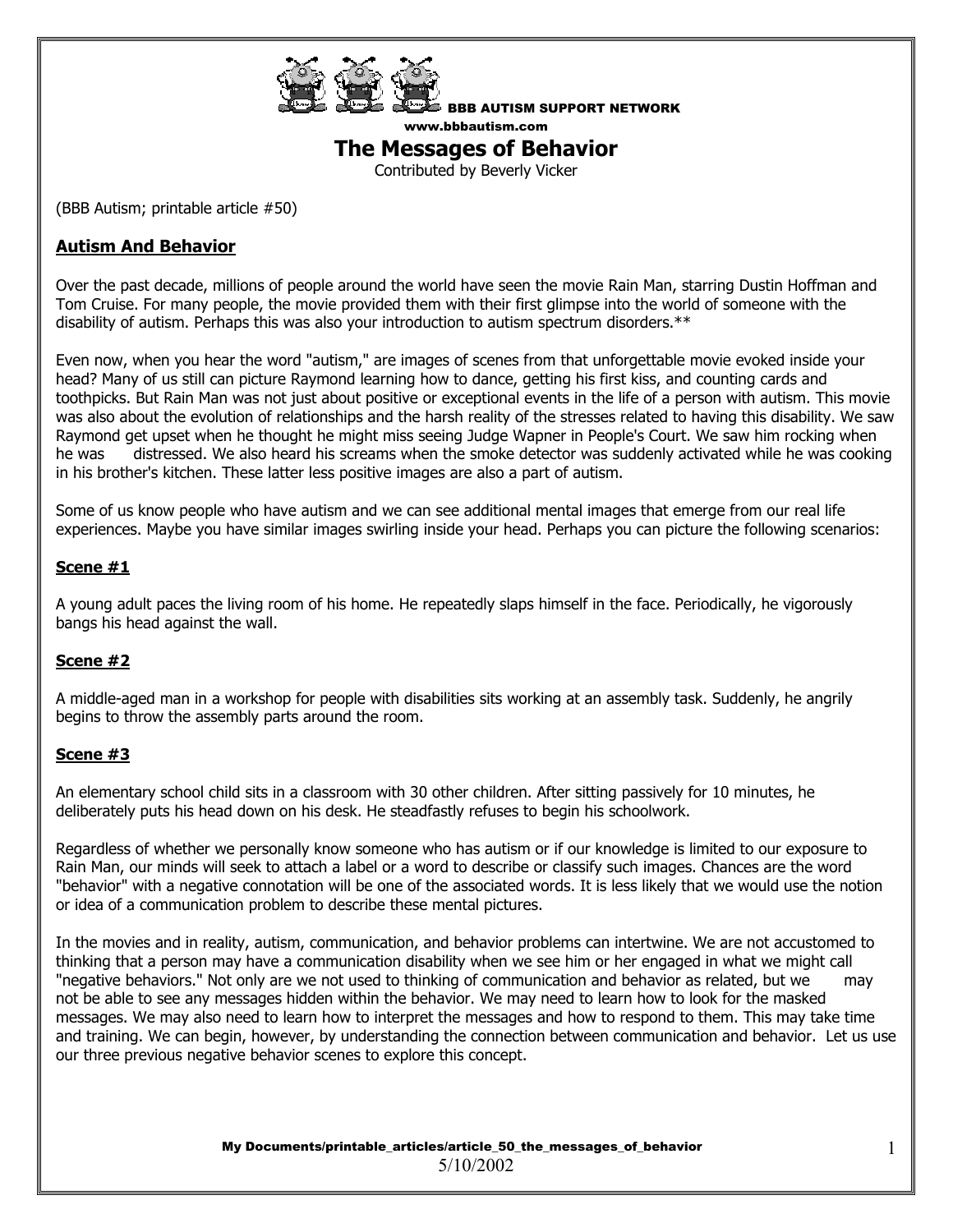

BBB AUTISM SUPPORT NETWORK www.bbbautism.com

# **The Messages of Behavior**

The three negative behaviors described above are examples of potential communicative messages. The exact meaning of any one of them would depend upon the circumstances surrounding each real situation. Sometimes a behavior such as screaming may represent two different messages in what seem like identical circumstances. To help you understand the idea of messages hidden in behavior, let's re-examine the three scenes.

# **Scene #1**

In the self-injury situation, the person might have been protesting an unexpected change in his daily activity schedule. He was expecting to go out to eat. No one remembered to tell him in advance that the activity was postponed until tomorrow. To put it mildly, he is upset and disappointed.

# **Scene #2**

In the throwing of materials situation, the person might be communicating: (a) boredom with the task at hand, and (b) the need for a break. Because of an inability to talk, this man cannot tell anyone in a direct fashion how bored he is with doing the same task day after day. He needs a break, but, more importantly, he needs a greater variety of challenging tasks to fill his day.

# **Scene #3**

In the non-compliance situation, the child might be confused about the assignment and needs help or an explanation. He may have been unable to process all of the spoken instructions when they were given to the class ten minutes ago. Now he does not know what to do and feels he is a failure.

#### **Why Use Negative Behavior?**

A reasonable question to ask is "If someone really wants to communicate a message, why would he or she use a negative behavior?" The reason is that some people with autism spectrum disorders have difficulty producing conventional communication. You and I may have skills that the person with autism may not have. You and I would know what to do in each situation. You could tell someone that you needed a break. I could seek a reason for the schedule change. We both would raise our hands and ask for additional directions. Some individuals with autism may be unable to do any of these things unless someone actively teaches them better communication skills. Other individuals may need reminders before they will use the more positive communication strategies.

Many people with autism cannot speak. Others: (a) may have some ability to talk, but may have limited skills (remember Raymond in Rain Man?); (b) may become inarticulate and not be able to use their skills when they are in a distressing situation; or (c) may freeze and not be able to find or retrieve the right words to clearly express their message when they are under stress. Instead, people with autism often use a means of communicating that is immediate and effective, i.e., negative behaviors.

A negative behavior almost certainly will get someone's attention. It also may quickly achieve the desired intent. The person with autism may have learned the effectiveness of a given negative behavior when more subtle communicative messages were ignored. For example, in the wanting-a-break situation (scene #2), the following may have occurred:

 His wiggling around in a chair was too subtle of a message. No one had a clue that he needed a break and they overlooked or ignored the wiggling.

**His standing up was not an effective cue either. The person with autism was told to sit down.** 

**His throwing of materials, however, communicated a clear message. The excitement broke the boredom. The** person got to leave the task. As punishment, he was sent to a time out area. He may not have perceived time out as a punishment. He may have seen it as a welcome relief from his dreary assigned task.

> My Documents/printable articles/article 50 the messages of behavior 5/10/2002